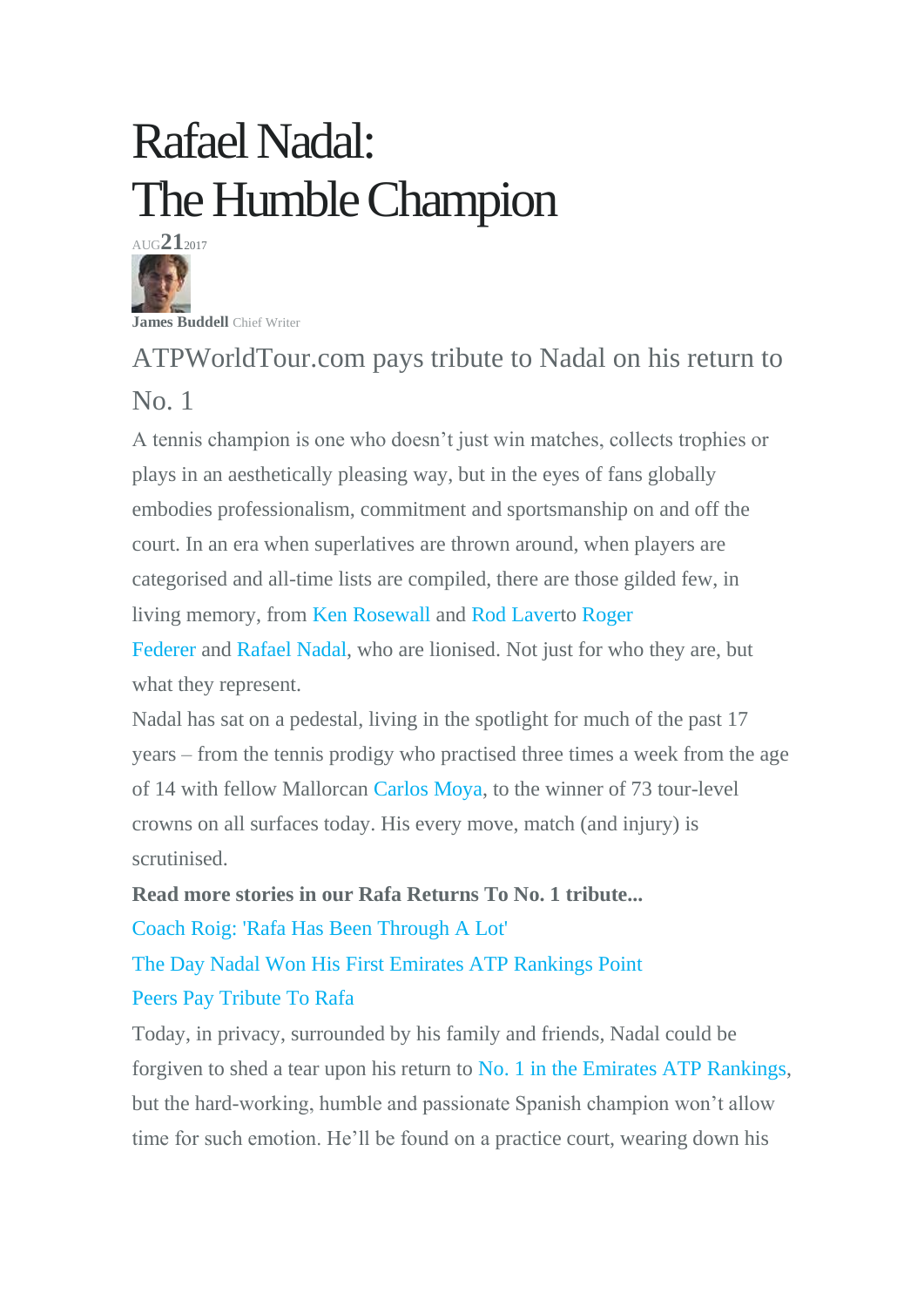training partner with match-quality focus, under the gaze of Toni Nadal, [Francisco](http://www.atpworldtour.com/en/players/francisco-roig/r177/overview) Roig or Moya.

Omnipresent in the Top 10 since 25 April 2005, aged 18, the past 13 seasons have illustrated Nadal's qualities as a fighter on and off the court. In overcoming elbow, ankle, knee and wrist injuries along the way, Nadal has returned to peak form time and again – striking through the ball with depth and great power, and competing with a clear mind when it comes to the crunch in pressure situations.

Few who witnessed, will ever forget, a crestfallen Nadal walk into a press conference to announce his withdrawal from [Roland](http://www.atpworldtour.com/en/tournaments/roland-garros/520/overview) Garros last year, prior to his third-round match, with strapping on his left wrist. After three years of injuries, had Nadal's battered body succumbed?

No, there was soon a familiar defiance. In compiling an ATP World Tour best 49-9 match record on the 2017 season, including four titles from seven finals, an injury-free Nadal has made a comeback to peak form. The older you get as a tennis player, the more complex and amazing such a return becomes.

At 31 years of age, Nadal now adds to his 141 weeks at No. 1 in the Emirates ATP Rankings, since his last period in top spot ended on 6 July 2014. It is Nadal's terrific dedication and resilient nature that has ensured today, 21 August 2017, almost nine years to the day since he first attained the top spot, he begins his fourth stint at the summit of men's professional tennis.

A tennis champion should never be written off. Nadal has been on countless occasions, since he first missed seven months of the 2012/13 season due to a knee injury, but he refused to listen to the critics of his dynamic and physical game. He has always known what is required to be the best, the sacrifices he has needed to make so not to bury any hunger, which, in turn, has allowed his talent to flourish.